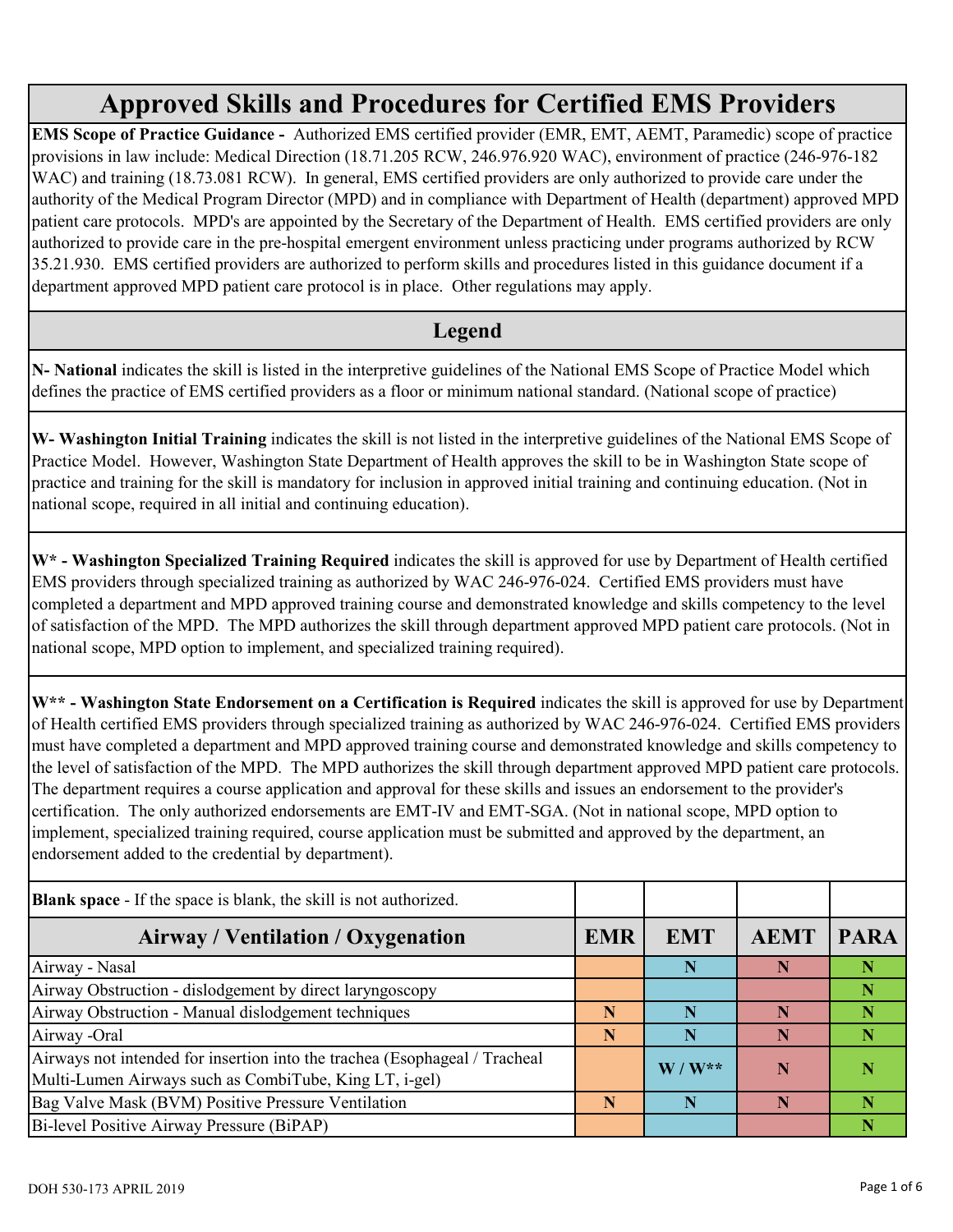| Capnography (End Tidal CO2 waveform and/or numerical continuous<br>monitoring)  |             | $W^*$       | N           | N                       |
|---------------------------------------------------------------------------------|-------------|-------------|-------------|-------------------------|
| Capnometry (End Tidal CO2 colorimetric device)                                  |             | W*          | N           | N                       |
| Chest Tube - Monitor and management                                             |             |             |             | N                       |
| Chest Tube placement - Assist Only                                              |             |             |             | N                       |
| Continuous Positive Airway Pressure (CPAP) Per Protocol                         |             | $\mathbf N$ | $\mathbf N$ | N                       |
| Cricothyrotomy - Percutaneous (needle) / Surgical                               |             |             |             | N                       |
| Endotracheal Intubation (Nasal and Oral)                                        |             |             |             | N                       |
| Head Tilt/Chin Lift                                                             | $\mathbf N$ | N           | N           | N                       |
| <b>Jaw Thrust</b>                                                               | N           | N           | N           | N                       |
| Mouth-to-barrier                                                                | N           | N           | N           | N                       |
| Mouth-to-mask                                                                   | N           | N           | N           | N                       |
| Mouth-to-mouth                                                                  | $\mathbf N$ | N           | N           | N                       |
| Mouth-to-nose                                                                   | $\mathbf N$ | N           | N           | N                       |
| Mouth-to-stoma                                                                  | $\mathbf N$ | N           | $\mathbf N$ | N                       |
| <b>NG Tube Placement</b>                                                        |             |             |             | N                       |
| <b>OG Tube Placement</b>                                                        |             |             |             | N                       |
| Oxygen therapy - High Flow Nasal Cannula Per Protocol                           |             |             |             | N                       |
| Oxygen therapy - Humidifiers                                                    |             | N           | N           | N                       |
| Oxygen therapy - Nasal Cannula                                                  | N           | N           | $\mathbf N$ | N                       |
| Oxygen therapy - Non-rebreather Mask                                            | N           | N           | N           | N                       |
| Oxygen therapy - Partial Re-breather Mask                                       |             | N           | $\mathbf N$ | N                       |
| Oxygen therapy - Simple face mask                                               |             | N           | N           | N                       |
|                                                                                 |             | N           | N           | N                       |
| Oxygen therapy - Venturi Mask<br>Pharmacological facilitation of Intubation     |             |             |             | N                       |
|                                                                                 |             |             |             | N                       |
| Pleural Chest Decompression (needle)                                            |             |             |             |                         |
| Pulse Oximetry Per Protocol                                                     | W           | N           | $\mathbf N$ | N<br>N                  |
| Suctioning - tracheal bronchial suctioning of an already intubated patient      |             | $W^*$       | N           |                         |
| Suctioning - upper airway                                                       | $\mathbf N$ | N           | N           | N                       |
| Suctioning of tracheostomy requiring modified technique                         |             | $W^*$       | $W^*$       | N                       |
| Ventilation - Positive Pressure Ventilation - Automatic Transport Ventilator    |             |             |             |                         |
| (i.e. Auto Vent, CAREvent, Uni-Vent, Pneupac VR1). EMT & AEMT are               |             | $W^*$       | N           | N                       |
| limited to the initiation during resuscitative efforts of ventilators that only |             |             |             |                         |
| adjust rate and tidal volume.                                                   |             |             |             |                         |
| Ventilation - Positive Pressure Ventilation - Transport ventilator with         |             |             |             | $\mathbf N$             |
| adjustments beyond rate and tidal volume.                                       |             |             |             |                         |
| <b>Cardiovascular Care</b>                                                      | <b>EMR</b>  | <b>EMT</b>  | <b>AEMT</b> | <b>PARA</b>             |
| Automated and Semi-Automated External Defibrillation (AED / SAED)               | $\mathbf N$ | N           | N           | N                       |
| Cardiopulmonary Resuscitation - Mechanical CPR device                           |             | $\mathbf N$ | $\mathbf N$ | N                       |
| Cardiopulmonary Resuscitation (CPR)                                             | ${\bf N}$   | $\mathbf N$ | ${\bf N}$   | $\overline{\mathbf{N}}$ |
| Cardioversion electrical                                                        |             |             |             | N                       |
| Defibrillation - Manual                                                         |             |             |             | N                       |
| Semi-Automated External Defibrillation (SAED)                                   | $\mathbf N$ | N           | $\mathbf N$ | N                       |
| <b>Transcutaneous Pacing</b>                                                    |             |             |             | W*                      |
| Transvenous Cardiac Pacing, monitor and maintenance                             |             |             |             | N                       |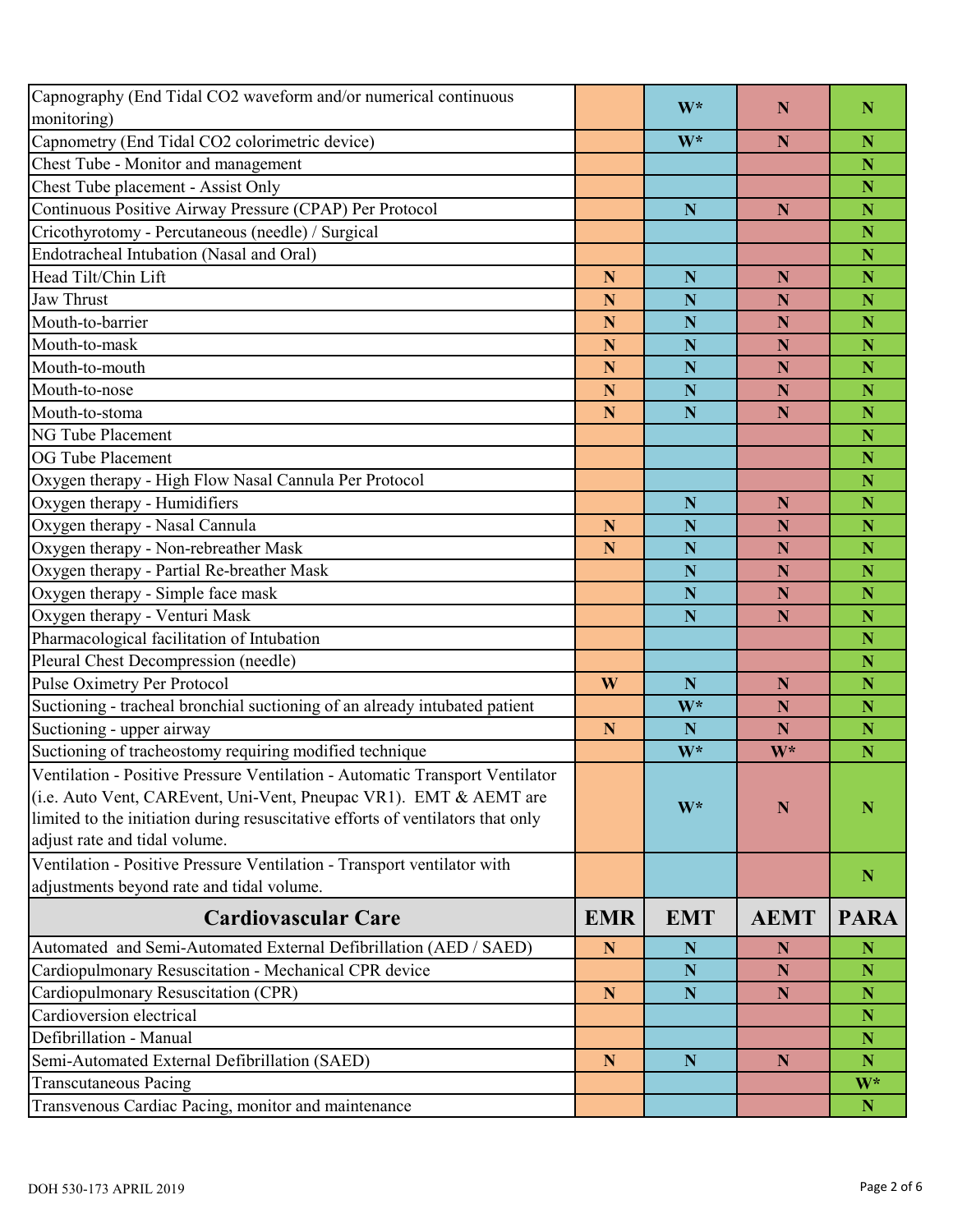| <b>Patient Assessment &amp; Diagnostic Procedures</b>                                                                                          | <b>EMR</b>  | <b>EMT</b>  | <b>AEMT</b> | <b>PARA</b> |
|------------------------------------------------------------------------------------------------------------------------------------------------|-------------|-------------|-------------|-------------|
| <b>Assess Pulse</b>                                                                                                                            | N           | N           | N           | N           |
| <b>Assess Respirations</b>                                                                                                                     | $\mathbf N$ | N           | N           | N           |
| Blood Pressure - Manual & Automated                                                                                                            | W           | $\mathbf N$ | $\mathbf N$ | N           |
| Blood chemistry analysis - Glucometry (capillary puncture)                                                                                     | W*          | N           | N           | N           |
| Blood chemistry analysis - Cardiac Enzymes (i.e. iStat devices)                                                                                |             |             |             | N           |
| Cardiac Monitoring - 12 Lead ECG-lead placement, ECG acquisition,                                                                              |             | N           | N           | N           |
| computerized analysis, and transmission                                                                                                        |             |             |             |             |
| Cardiac monitoring - 12 Lead ECG-lead placement, ECG acquisition,<br>computerized analysis or interpretation by EMS provider, and transmission |             |             |             | N           |
| Telemetric monitoring - Per Protocol                                                                                                           |             | N           | $\mathbf N$ | N           |
| <b>Splinting, Spinal Motion Restriction (SMR), Patient</b><br><b>Restraint, Trauma Care</b>                                                    | <b>EMR</b>  | <b>EMT</b>  | <b>AEMT</b> | <b>PARA</b> |
| Cervical Collar                                                                                                                                | $\mathbf N$ | N           | N           | $\mathbf N$ |
| Emergency moves for endangered patients                                                                                                        | $\mathbf N$ | N           | N           | N           |
| <b>Extremity splinting</b>                                                                                                                     | N           | N           | N           | N           |
| Extremity stabilization - manual                                                                                                               | N           | $\mathbf N$ | $\mathbf N$ | N           |
| Eye Irrigation                                                                                                                                 | N           | N           | N           | N           |
| Eye Irrigation with Morgan Lens                                                                                                                |             |             |             | N           |
| Hemorrhage Control - Direct Pressure                                                                                                           | N           | N           | N           | N           |
| Hemorrhage Control - Use of Hemostatic Gauze / Agent / wound packing                                                                           | N           | N           | N           | N           |
| Hemorrhage Control - Use of Tourniquet                                                                                                         | N           | N           | $\mathbf N$ | N           |
| Manual Cervical Spine Protection / Restricted Spinal Motion                                                                                    | $\mathbf N$ | N           | N           | N           |
| Mechanical patient restraint                                                                                                                   |             | N           | N           | N           |
| Spinal Motion Restriction / Immobilization (from standing, seated, or supine<br>position) including Long Spine board and KED                   | W           | N           | N           | N           |
| Splint traction                                                                                                                                | $W^*$       | N           | N           | N           |
| <b>Medical Care</b>                                                                                                                            | <b>EMR</b>  | <b>EMT</b>  | <b>AEMT</b> | <b>PARA</b> |
| OB - Assisted Complicated Delivery                                                                                                             |             | $\mathbf N$ | $\mathbf N$ | $\mathbb N$ |
| OB - Assisted Normal Delivery                                                                                                                  | $\mathbf N$ | N           | N           | N           |
| Ventricular Assist Devices (VAD) - May transport patients with VAD in<br>place                                                                 |             | W*          | $W^*$       | $\mathbf N$ |
| <b>Vascular Access, Infusion, and Monitoring of Lines</b>                                                                                      | <b>EMR</b>  | <b>EMT</b>  | <b>AEMT</b> | <b>PARA</b> |
| Central Venous Line - Access Existing Line / Port for Infusion                                                                                 |             |             |             | $\mathbb N$ |
| External Jugular Insertion and Infusion - Adult - per protocol                                                                                 |             |             |             | $W^*$       |
| Intraosseous Insertion and Infusion - Adult and Pediatric                                                                                      |             | W**         | $\mathbf N$ | ${\bf N}$   |
| Operation and Management of a Controlled Delivery Device for IV Infusion<br>(IV Pump)                                                          |             |             |             | $\mathbb N$ |
| Peripheral IV Insertion and Infusion - Adult and Pediatric                                                                                     |             | $W^{**}$    | $\mathbf N$ | $\mathbb N$ |
| Venipuncture to obtain venous blood sample                                                                                                     |             | W**         | $\mathbb N$ | ${\bf N}$   |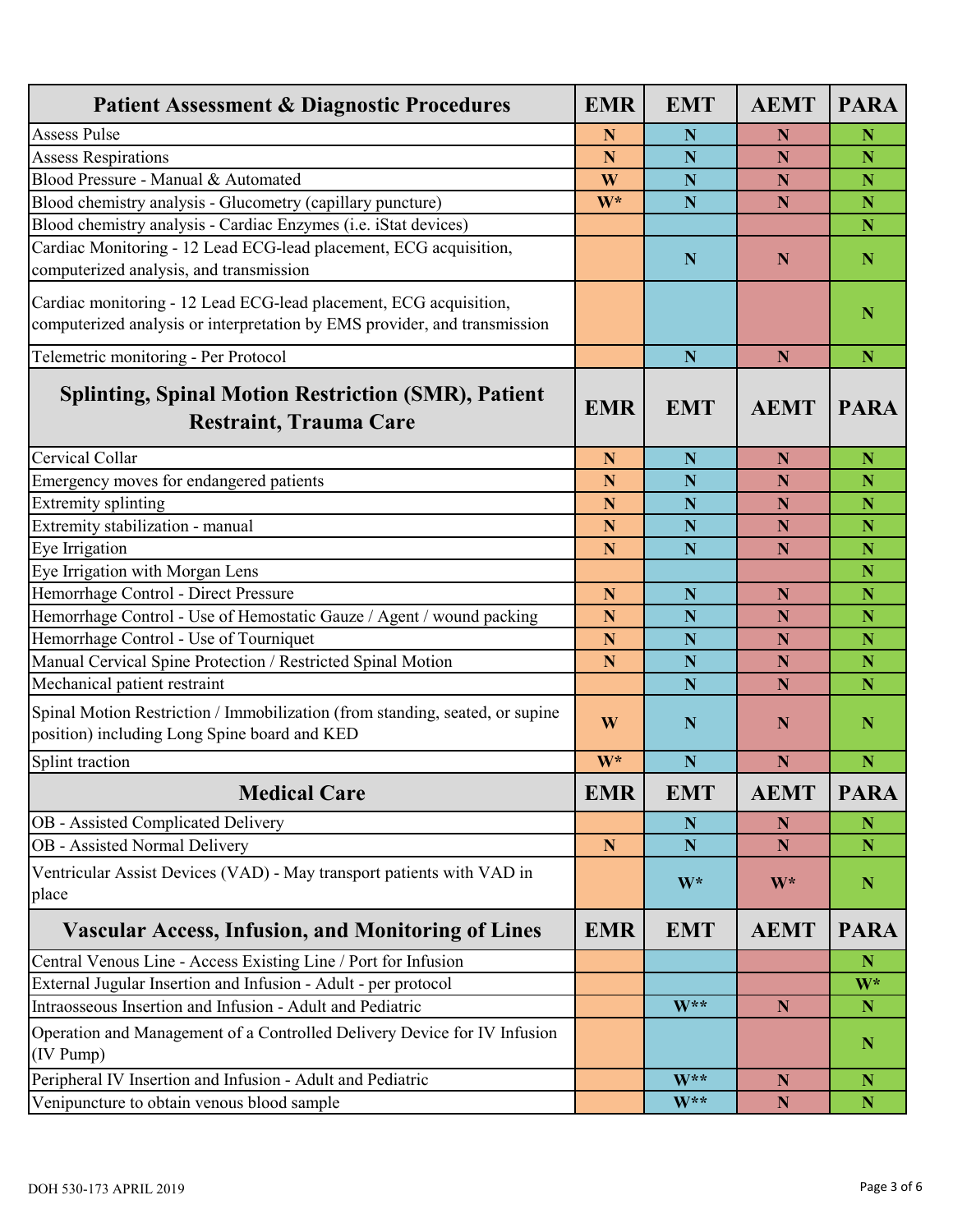| <b>Technique of Medication Administration</b>                                                             | <b>EMR</b>  | <b>EMT</b>  | <b>AEMT</b> | <b>PARA</b> |
|-----------------------------------------------------------------------------------------------------------|-------------|-------------|-------------|-------------|
| Access indwelling catheters and implanted central IV ports                                                |             |             |             | N           |
| Buccal / Mucosal / Sublingual                                                                             | W*          | N           | N           | N           |
| Endotracheal                                                                                              |             |             |             | N           |
| Inhalation - Aerosolized/nebulized - EMT, limited to anticholinergics and<br>beta agonist/bronchodilator. |             | N           | N           | N           |
| Inhalation - Nitrous Oxide                                                                                |             | W*          | N           | N           |
| Inhalation - Unit-dosed, premeasured - EMR, limited to assisting patients with                            |             |             |             |             |
| own prescribed medications such as bronchodilator for chronic respiratory                                 | W*          | $\mathbf N$ | $\mathbf N$ | N           |
| condition. - per protocol                                                                                 |             |             |             |             |
| Intradermal                                                                                               |             |             |             | N           |
| Intramuscular - Auto Injector                                                                             | $\mathbf N$ | N           | N           | Ñ           |
| Intramuscular - Syringe and needle - Draw medication using a needle from a                                |             |             |             |             |
|                                                                                                           |             | $W^*$       | N           | $\mathbb N$ |
| vial into a syringe per protocol<br>Intranasal                                                            |             |             |             | N           |
| Intranasal - Mucosal atomization device                                                                   |             |             | N           |             |
|                                                                                                           | $\mathbf N$ | N<br>N      | N           | N<br>N      |
| Intranasal - Unit-dosed, premeasured<br><b>Intraosseous Per Protocol</b>                                  | N           | $W^{**}$    | $\mathbf N$ |             |
|                                                                                                           |             | $W^{**}$    | $\mathbf N$ | N           |
| <b>Intravenous Per Protocol</b>                                                                           |             |             | N           | N<br>N      |
| Nasogastric                                                                                               |             |             |             |             |
| Oral - per os (PO) - EMT (limited to aspirin, glucose, assist with patients                               |             |             |             |             |
| nitroglycerine, ondansetron and OTC analgesics (ibuprofen and                                             | W*          | N           | N           | N           |
| acetaminophen) for pain or fever.                                                                         | W*          | N           | N           | N           |
| Oral - per os (PO) - EMR (limited to aspirin and glucose)                                                 |             |             |             |             |
| Oral AEMT (limited to aspirin, glucose, nitroglycerine, ondansetron, and                                  | W*          | N           | N           | $\mathbb N$ |
| OTC analgesics ibuprofen and acetaminophen for pain or fever)<br>Rectal                                   |             |             |             | N           |
| Topical                                                                                                   |             |             |             | N           |
| Transdermal                                                                                               |             |             |             | N           |
|                                                                                                           |             |             |             |             |
| <b>Medications - General Guidance</b>                                                                     | <b>EMR</b>  | EMT         | <b>AEMT</b> | <b>PARA</b> |
| Administration of Controlled Substances (FDA Scheduled)                                                   |             |             |             | N           |
| Analgesic OTC for pain or fever per protocol                                                              |             | $\mathbf N$ | $\mathbf N$ | N           |
| Antidotes for chemical / hazardous material / nerve agent exposures (auto-<br>injector)                   | ${\bf N}$   | $\mathbf N$ | $\mathbf N$ | ${\bf N}$   |
| Aspirin - Oral                                                                                            | W*          | $\mathbf N$ | ${\bf N}$   | $\mathbf N$ |
| Assisting a patient with his/her own prescribed medications                                               |             |             |             |             |
| (aerosolized/nebulized)                                                                                   | W*          | $\mathbf N$ | $\mathbb N$ | $\mathbb N$ |
| Benzodiazepines for Sedation                                                                              |             |             |             | N           |
| Benzodiazepines for Seizures                                                                              |             |             |             | N           |
| Blood or Blood Products - Initiation / administration                                                     |             |             |             | $W^*$       |
| Blood or Blood Products - Maintenance of pre-existing infusion                                            |             |             |             | N           |
| Bronchodilator / Beta Agonist - Metered Dose Inhaler                                                      | $W^*$       | $\mathbf N$ | N           | $\mathbf N$ |
| Bronchodilator / Beta Agonist - Nebulizer (EMT limited to anticholinergics                                |             |             |             |             |
| and beta agonist/bronchodilator)                                                                          |             | $\mathbf N$ | $\mathbf N$ | $\mathbf N$ |
| Depolarizing Agents for Pharmacological Facilitation of Intubation                                        |             |             |             | $\mathbb N$ |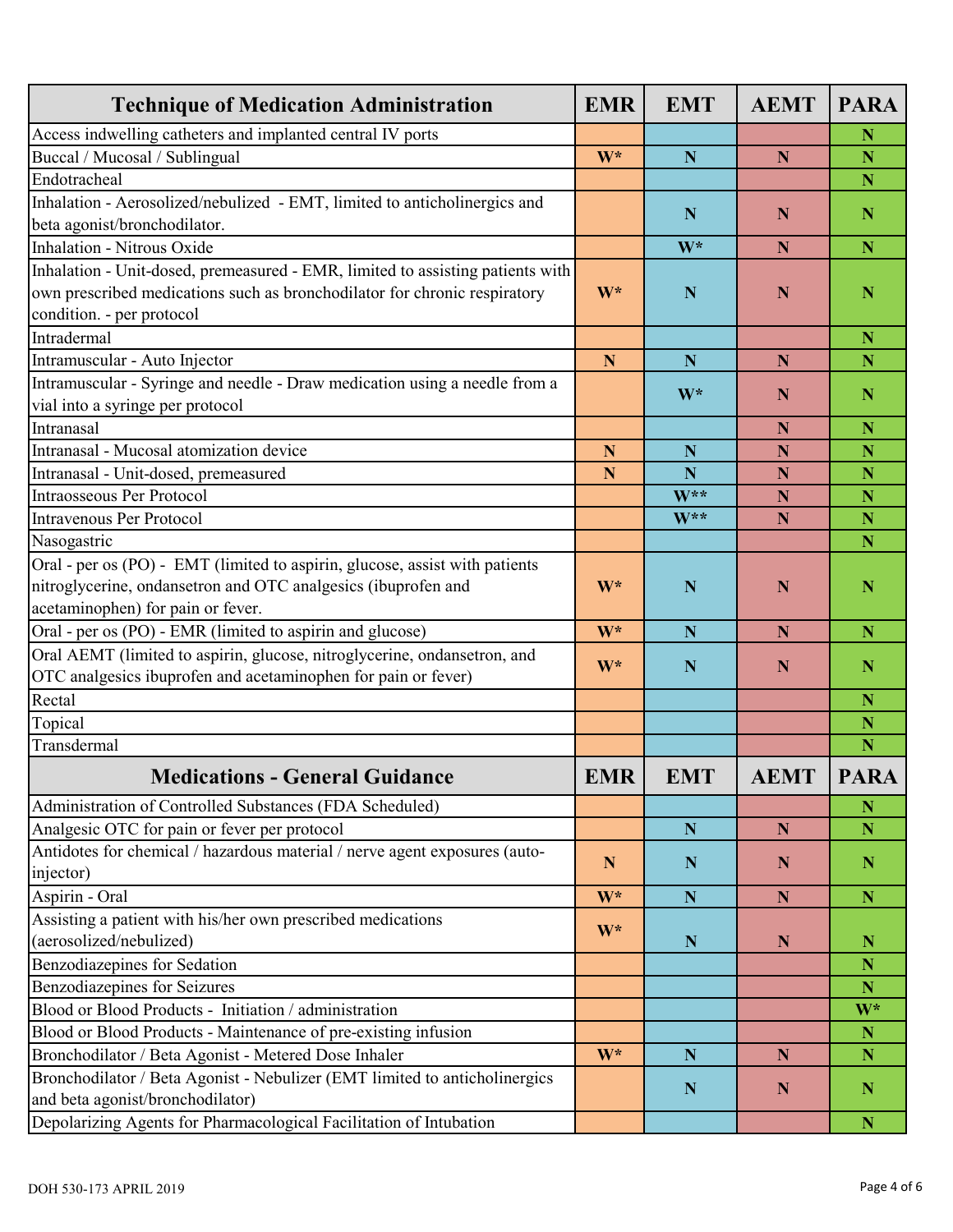| Diphenahydrine (AEMT limited to IV, PO, IM with specialized training)       |             | $W^*$       | $W^*$ | N                       |
|-----------------------------------------------------------------------------|-------------|-------------|-------|-------------------------|
| Diphenahydrine EMT (limited to PO with specialized training)                |             | $W^*$       | $W^*$ | N                       |
| Emergency Cardiac Medications (AEMT limited to Epinephrine for cardiac      |             |             | W*    | N                       |
| arrest)                                                                     |             |             |       |                         |
| Epinephrine (auto-injector) for anaphylaxis (supplied and carried by EMS    | W           | N           | N     | N                       |
| agency or patients).                                                        |             |             |       |                         |
| Epinephrine for Anaphylaxis Intramuscular - Syringe and Needle              |             | $W^*$       | N     | N                       |
| Expanded use of OTC medications - oral / topical per protocol               |             |             |       | N                       |
| Glucose for hypoglycemia - Oral                                             | $W^*$       | $\mathbf N$ | N     | N                       |
| Hypoglycemic Medications (i.e. Glucagon, D50)                               |             |             | N     | N                       |
| Naloxone for Suspected Opiate / Narcotic Overdose - Intranasal - Mucosal    |             |             |       |                         |
| Atomization Device or autoinjector                                          | $\mathbf N$ | N           | N     | N                       |
| Naloxone for Suspected Opiate / Narcotic Overdose Intramuscular - Syringe   |             |             |       |                         |
| and Needle                                                                  |             | $W^*$       | N     | N                       |
| Naloxone for Suspected Opiate / Narcotic Overdose Intravenous               |             |             | N     | N                       |
| Nitroglycerine - Intravenous                                                |             |             |       | N                       |
| Nitroglycerine - Sublingual (EMT limited to assist with patients prescribed |             |             |       |                         |
| nitroglycerine)                                                             |             | N           | N     | N                       |
| Nitroglycerine - Transdermal                                                |             |             | N     | N                       |
| Nitrous Oxide                                                               |             | $W^*$       | N     | N                       |
| Non-depolarizing Agents for Pharmacological Facilitation of Intubation      |             |             |       | $\overline{\mathbf{N}}$ |
| Ondansetron (AEMT IV, IM, PO)                                               |             |             | N     | N                       |
| Ondansetron (EMT limited to PO)                                             |             | W*          | N     | N                       |
| Opioid antagonist for suspected opioid overdose (auto-injector)             | $\mathbf N$ | N           | N     | N                       |
| Other medications to facilitate sedation (I.E. Ketamine, Etomidate)         |             |             |       | N                       |
| Oxygen Therapy                                                              | $\mathbf N$ | N           | N     | N                       |
| Thrombolytic (Initiation and Maintenance)                                   |             |             |       | N                       |

## **General Guidance**

Authorized medications and routes for EMR, EMT, and AEMT are identified in this document. All medication administration requires a protocol to be established by the MPD and approved by the department for the level of certification indicated.

Authorized medications and routes for paramedic personnel are identified in this document. Additional medications may be approved for paramedic personnel if a department-approved MPD protocol is in place and providers have completed department-approved MPD supplementary training on the medication and protocol.

Administration of purified protein derivative (PPD) - People who have taken a PPD administration course administered by a local health agency may administer PPD if: the person is doing so in accordance with a formal TB program through the local health agency; is under the medical oversight of the local health officer, and is not doing so while performing as an EMS provider.

Administration of vaccine - AEMTs and paramedics may administer immunizations in a declared emergency only when all of the following exist: there is a local or state declaration of an emergency under the provisions of RCW 38.52; a local declaration must be declared by the local executive; an emergency incident mission number has been issued; the EMS providers are registered as emergency workers under state law (RCW 38.52); the EMS providers are acting under the direction of a county medical program director or the local health officer and the director of local or state emergency management or the appointed incident commander. Please contact the department for further guidance on how to use EMS personnel to provide emergency vaccines.

EMT personnel may use manual cardiac defibrillators in place of an AED for cardiopulmonary resuscitation provided the equipment is in AED mode.